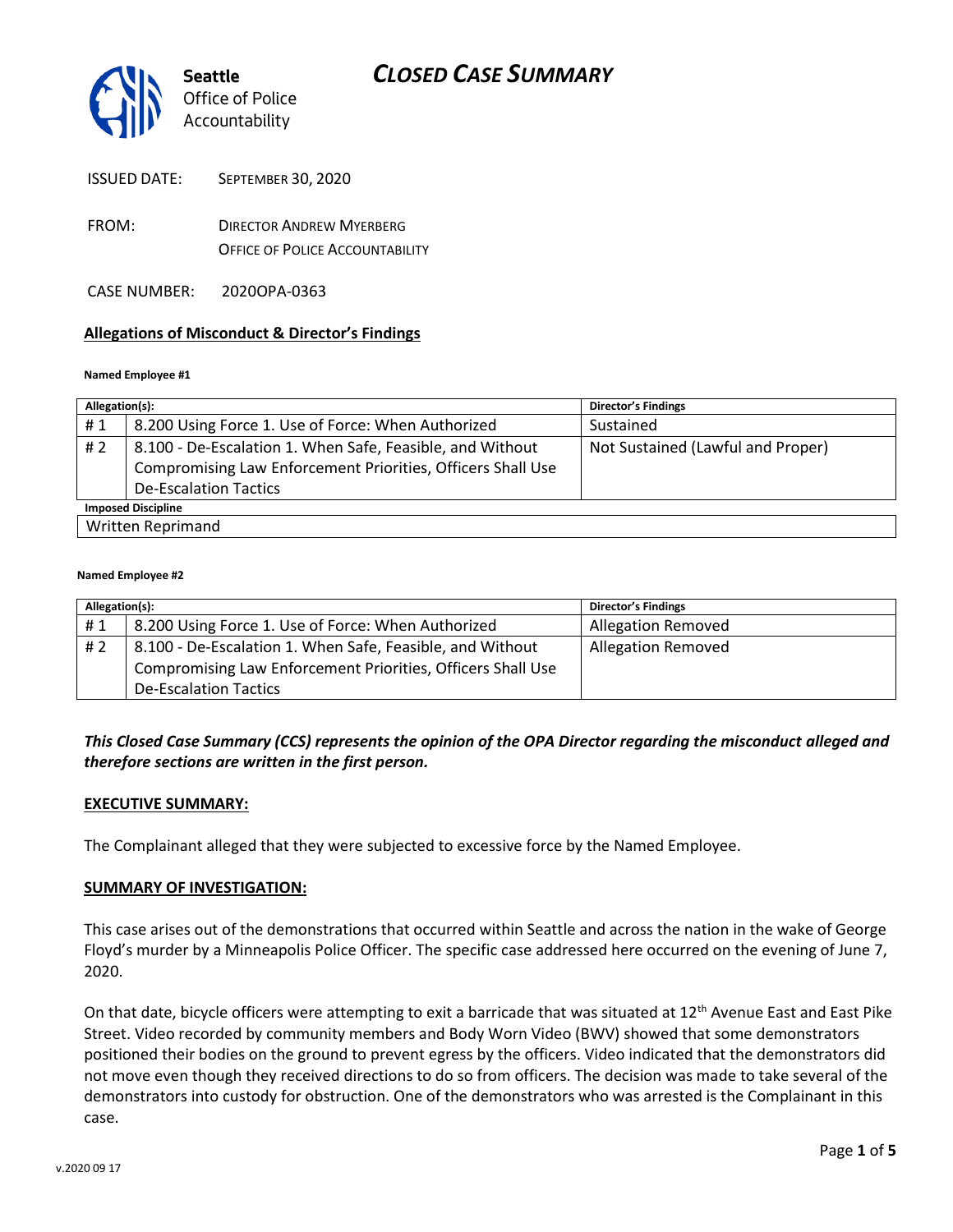## *CLOSED CASE SUMMARY*

OPA CASE NUMBER: 2020OPA-0363

Video recorded by a community member showed officers pull the Complainant behind the barricade and close the gate. At that point, the Complainant was lying on the ground. Two officers were situated around her and began taking her into custody. One officer – Named Employee #1 (NE#1) – was kneeling by the Complainant's head area. The other officer – referred to here as Witness Officer #1 (WO#1) – was by the lower half of the Complainant's body. The video showed that officers placed the Complainant into handcuffs. She was then stood up and walked from the scene.

In the aftermath of the incident, the Complainant complained of pain to their hand/arm, pain to their head/face, and the feeling that they were going to pass out. The Complainant asserted that their head was slammed into the ground several times by NE#1. At the time, the Complainant's eyeglasses were crooked, and swelling was visible on the Complainant's left cheek. Photographs later taken of the Complainant showed bruising to the left temple and cheek, and a bleeding abrasion on the Complainant's chin.

NE#1 and WO#1 completed force reports concerning this incident. NE#1 wrote that he recalled holding the Complainant to the ground to prevent her from getting up. He said that he did so by applying pressure to the Complainant's back with his hand and pushing the Complainant down. NE#1 said that he considered putting his knee on the Complainant's upper back but decided not to do so given the context of the protests. He wrote that the Complainant's head was only as far off the ground as the Complainant could pull it back. NE#1 did not specifically address whether he slammed the Complainant's head to the ground in his use of force report.

WO#1 also documented the force she used and observed. WO#1 said that she held the Complainant's legs down to prevent the Complainant from moving. WO#1 wrote that she saw NE#1 controlling the Complainant's arms, placing the Complainant into handcuffs, and cutting the straps of the backpack. WO#1 indicated that she did not see NE#1 make any contact with the Complainant's head, face, or upper torso.

As part of the on scene use of force investigation, a supervisor attempted to obtain a statement from the Complainant. However, the Complainant declined to provide a statement.

Based on the Complainant's assertion that her head was slammed into the ground and due to the injuries suffered by the Complainant, this investigation was initiated by OPA.

During its investigation, OPA interviewed a witness to the incident. That witness stated that he observed and videotaped the arrest of the Complainant. The witness said that one officer – WO#1 – was holding the Complainant down, while another officer – NE#1 – was kneeling on her neck. This was later conclusively disproved by the video. The witness later provided video – which is the community member video referred to herein – to OPA. In addition, OPA attempted to make contact with the Complainant in multiple ways in order to interview her. However, the Complainant did not respond to OPA and was not interviewed.

OPA further interviewed NE#1 and WO#1. NE#1 stated that, at the time officers opened up the fence to remove individuals from the street, he did not think that de-escalation was safe or feasible. He noted that, prior to that point, multiple orders had been given to the demonstrators to get out of the street and they had not done so. As such, he believed that it was appropriate to physically remove them from the street. He recalled that the Complainant was lying on the ground and he moved the Complainant by lifting them up by their arm and/or backpack. He said that the Complainant was not actively resisting but was using their body as "dead weight." Once he got the Complainant behind the line, NE#1 described rolling them over so that they were lying on their stomach.



*Office of Police Accountability*

**Seattle**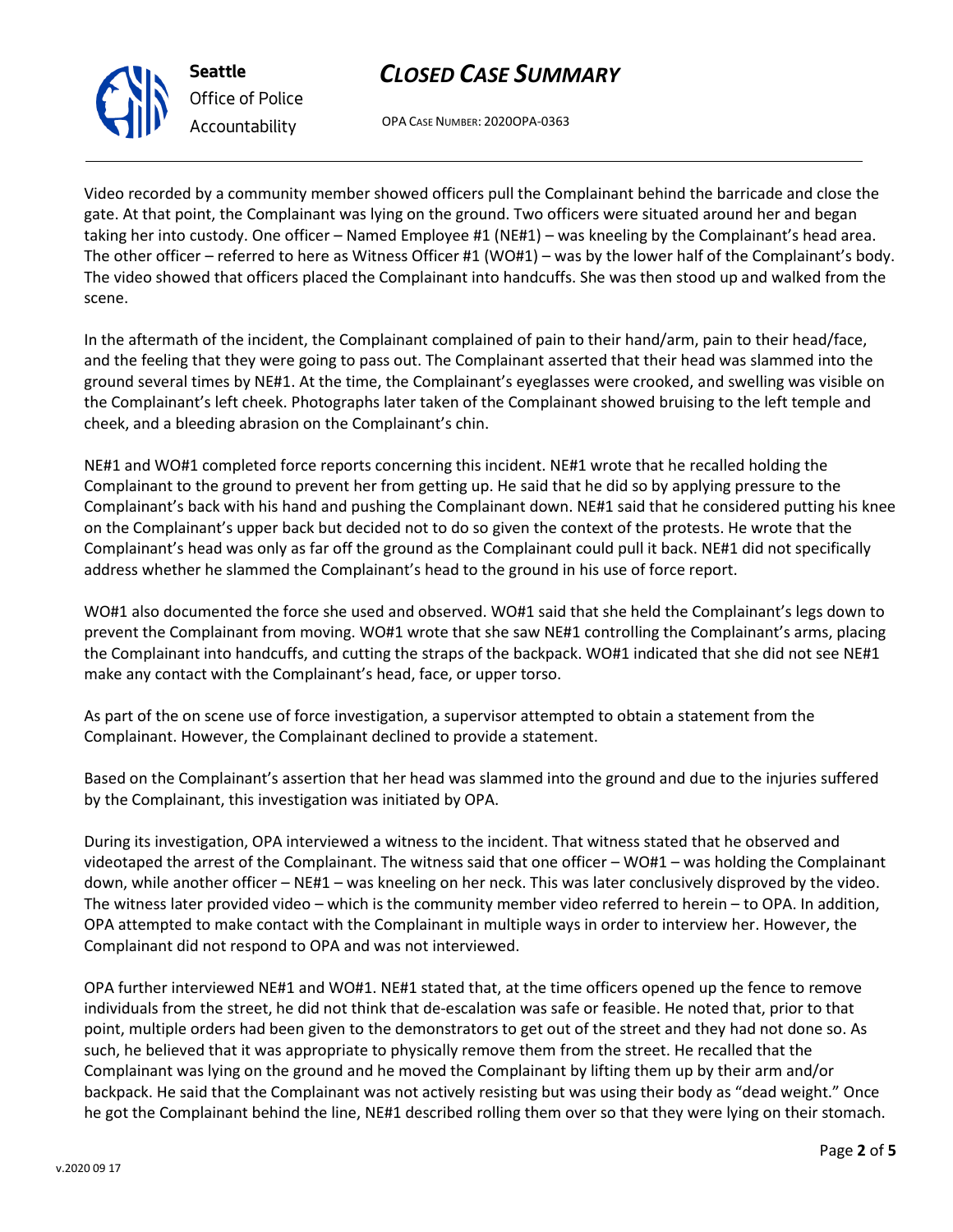

**Seattle** *Office of Police Accountability*

# *CLOSED CASE SUMMARY*

OPA CASE NUMBER: 2020OPA-0363

NE#1 did not recall whether the Complainant's head was elevated at the time. He said that there was a significant size difference between him and the Complainant. He estimated that he weighed 240 pounds while the Complainant weighed 125 pounds.

NE#1 recounted that the Complainant was not actively resisting. He said that, at one point, he attempted to secure their hand, but it appeared to be stuck in the backpack strap. He remembered hearing the Complainant make a complaint of pain when their arm was extracted from the strap. He asserted, however, that he did not think he engaged in any conduct that would have caused the Complainant to strike their head on the ground. OPA asked NE#1 follow-up questions concerning his statement to an on-scene supervisor that he had to shove the Complainant down. He told OPA that he remembered making that statement. He opined that, when he pulled the Complainant's arm out from the strap, he may have used his other hand on the Complainant's shoulder blades to hold them down. NE#1 affirmed that the Complainant reported dizziness and head pain when they walked away from the barricade. OPA showed NE#1 photographs of the injuries suffered by the Complainant. He said that he did not know what those injuries could have been caused by.

WO#1 agreed with NE#1 that, at the time the demonstrators were removed from the street, further de-escalation was no longer safe or feasible. Similar to her use of force report, WO#1 recounted securing the Complainant's feet while the Complainant was lying face down on the ground. She said that NE#1 was by the Complainant's head. She observed NE#1 trying to gain access to the Complainant's arm but did not see any actions that would have caused the Complainant's head to hit the ground.

Lastly, OPA analyzed both the BWV and the community member video. The BWV did not shed light on the nature of the force used on the Complainant due to the proximity of the officers to the Complainant at the time. However, the community member video did show the force. Specifically, when slowed down by OPA using Amped 5 software, the first two seconds of the video indicated that NE#1 forcibly pushed the top half of the Complainant's body down twice. This caused her head and face to strike the ground.

### **ANALYSIS AND CONCLUSIONS:**

### **Named Employee #1 - Allegation #1** *8.200 Using Force 1. Use of Force: When Authorized*

SPD Policy 8.200(1) requires that force used by officers be reasonable, necessary and proportional. Whether force is reasonable depends "on the totality of the circumstances" known to the officers at the time of the force and must be balanced against "the rights of the subject, in light of the circumstances surrounding the event." (SPD Policy 8.200(1).) The policy lists a number of factors that should be weighed when evaluating reasonableness. (*See id*.) Force is necessary where "no reasonably effective alternative appears to exist, and only then to the degree which is reasonable to effect a lawful purpose." (*Id*.) Lastly, the force used must be proportional to the threat posed to the officer. (*Id*.)

When evaluating the third-party video and, specifically, when reviewing a slowed down version of that video, it is evident that NE#1 pushed the Complainant down twice into the ground. It is further evident that this caused the Complainant's head, which was partially lifted up at that time, to strike the ground. OPA concludes based on the positioning of the Complainant's head and the mechanism of the force, that this resulted in the injuries that the Complainant suffered to their face.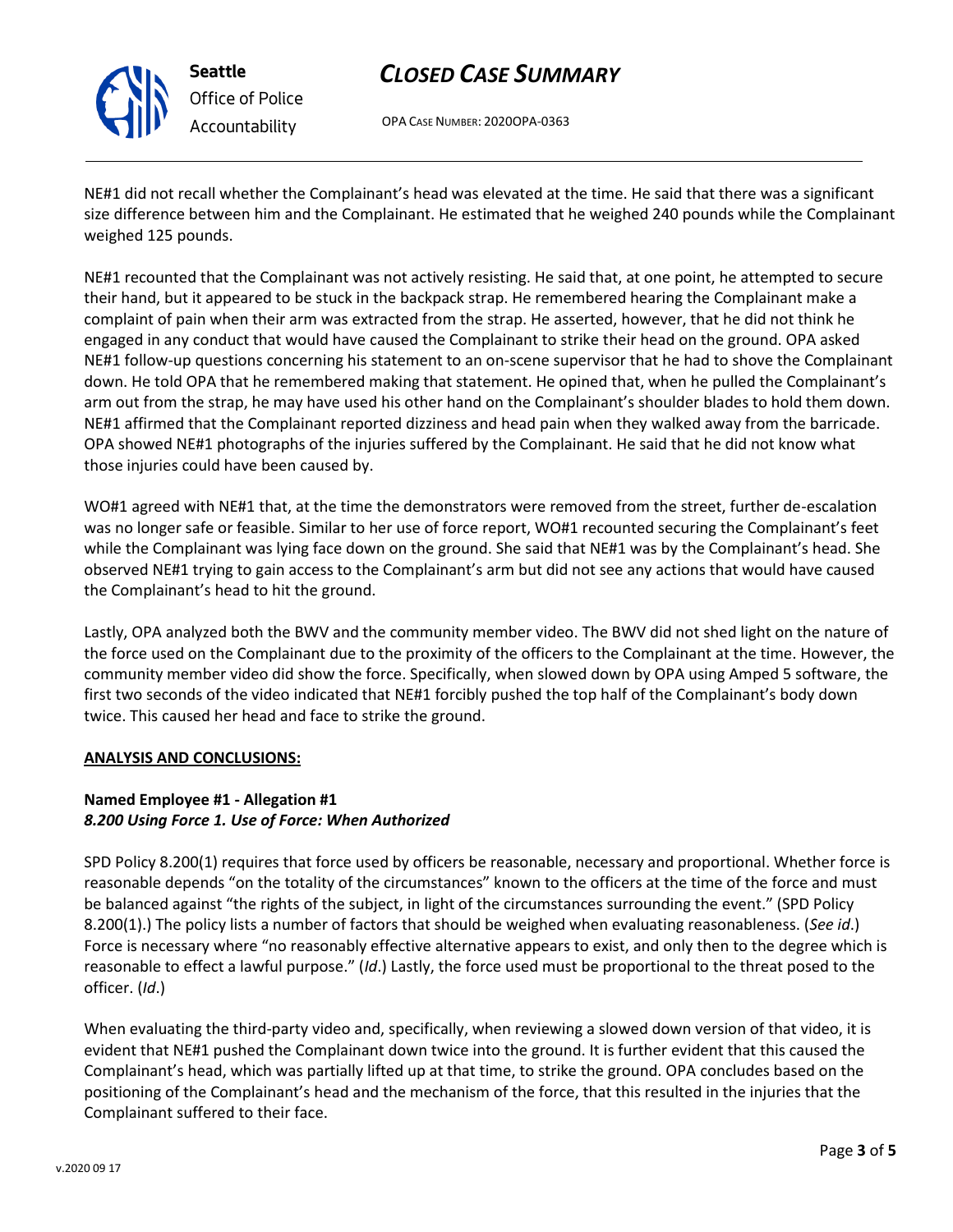# *CLOSED CASE SUMMARY*

OPA CASE NUMBER: 2020OPA-0363

Even assuming that the force used to secure the Complainant to the ground by pushing them down was reasonable and necessary, OPA finds that it was not proportional under the circumstances of this case. In reaching this conclusion, OPA finds it significant that both NE#1 and WO#1 attested that the Complainant was not resisting at the time and this is confirmed by the video. OPA also finds the acknowledged size difference between NE#1 and the Complainant to be significant. Notably, NE#1 was nearly twice the Complainant's size. Moreover, the video indicates that NE#1 did not just secure the Complainant to the ground, but forcibly pushed them down twice. While it may not have been NE#1's intent to cause the Complainant's head and face to strike the ground, it was a foreseeable consequence of pushing them down twice given the positioning of the Complainant's body and the relatively high level of force used for the pushes. Lastly, the nature of the injury suffered by the Complainant informs the decision that the force was not proportional. Indeed, even though the Complainant was not resistive, the Complainant was still subjected to force that caused significant bruising to their face. This was contrary to policy and unwarranted under the facts of this case.

For these reasons, OPA recommends that this allegation be Sustained.

Recommended Finding: **Sustained**

#### **Named Employee #1 - Allegation #2** *8.100 - De-Escalation 1. When Safe, Feasible, and Without Compromising Law Enforcement Priorities, Officers Shall Use De-Escalation Tactics*

"De-escalation tactics and techniques are actions used by officers, when safe and without compromising law enforcement priorities, that seek to minimize the likelihood of the need to use force during an incident and increase the likelihood of voluntary compliance." (SPD Policy 8.100-POL-1.)

The policy further instructs that: "When safe and feasible under the totality of circumstances, officers shall attempt to slow down or stabilize the situation so that more time, options and resources are available for incident resolution." (*Id*.) Officers are also required, "when time and circumstances permit," to "consider whether a subject's lack of compliance is a deliberate attempt to resist or an inability to comply based on factors" such as "mental impairment…drug interaction…[and/or] behavioral crisis." (*Id*.) These mental and behavioral factors should be balanced by the officer against the facts of the incident "when deciding which tactical options are the most appropriate to bring the situation to a safe resolution." (*Id*.)

De-escalation is inarguably a crucial component of the Department's obligations under the Consent Decree; however, it is not purposed to act as an absolute bar to enforcing the law when necessary. That being said, where officers fail to fully de-escalate and instead act in a manner that increases the need for force and the level of force used, such conduct is inconsistent with the Department's policy and expectations.

When applying the de-escalation policy to this incident, OPA agrees that de-escalation was no longer safe or feasible at the time the Complainant was taken into custody. Notably, at the time, officers had given the demonstrators, including the Complainant, multiple orders to get out of the street and those orders were not complied with. In addition, the officers had a lawful purpose for doing so as they needed bicycle officers to gain egress through the barricade. When the Complainant and others did not abide by these orders, the officers were permitted to physically move them, including use force if needed to do so.



**Seattle**

*Office of Police Accountability*